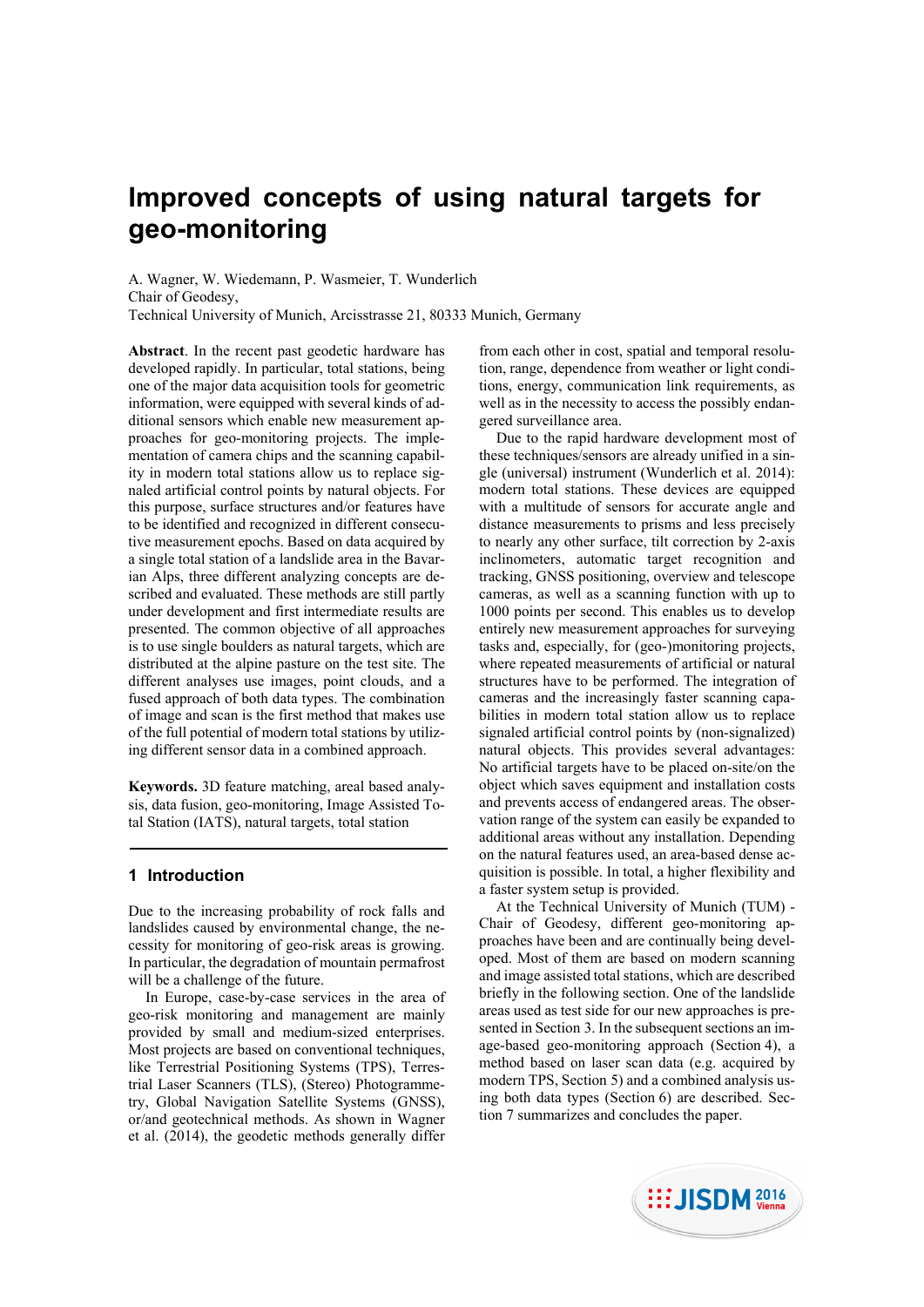# **2 Modern total stations**

The introduction of electronic total stations has already changed the survey processes and the methodology enormously. For example, the electronic data flow, reflectorless (RL) measurements to any surface, and motorized axes have reduced the size of survey teams from previously three or more persons to a single one. The result is a more economic surveying, not necessarily a more enjoyable.

Yet another innovative step forward is the ongoing integration of camera chips and the implementing of scanning functions in the devices. Currently all major manufacturers of total stations have released instruments with at least one integrated camera. These devices are commonly referred to as Image Assisted Total Stations (IATS). Instruments of the Leica Nova and Topcon Imaging Station series further provide an additional coaxial camera which benefits from the magnification of the telescope, resulting in a very high spatial resolution of the images, especially compared to the additional built-in wide angle overview cameras. An overview of all current commercially available IATS is given in Wagner (2016).

Each image taken by a calibrated total station camera is accurately geo-referenced and oriented. It can be immediately used for direction measurements with no need for object control points or further photogrammetric orientation processes. Currently, the camera images are only used to ergonomically optimize the standard measurement procedure, e.g. by replacing the view through the telescope and/or to transfer it to the range pole via remote control. Furthermore, the image and video function is used as a support capacity for the standard field survey tasks of a total station. In detail these are:

- documentation,
- aiming support,
- overlay of the live video stream with measurements, planning data or sketches,
- photogrammetric post processing,
- scan area selection,
- georeferenced photo texture,
- very simple edge and point detection.



**Fig. 1** Orthophoto of the Aggenalm Landslide (red boundary) and the 1997 debris flow (blue boundary) superimposed by the elements installed and used during the alpEWAS project (Singer et al. 2009).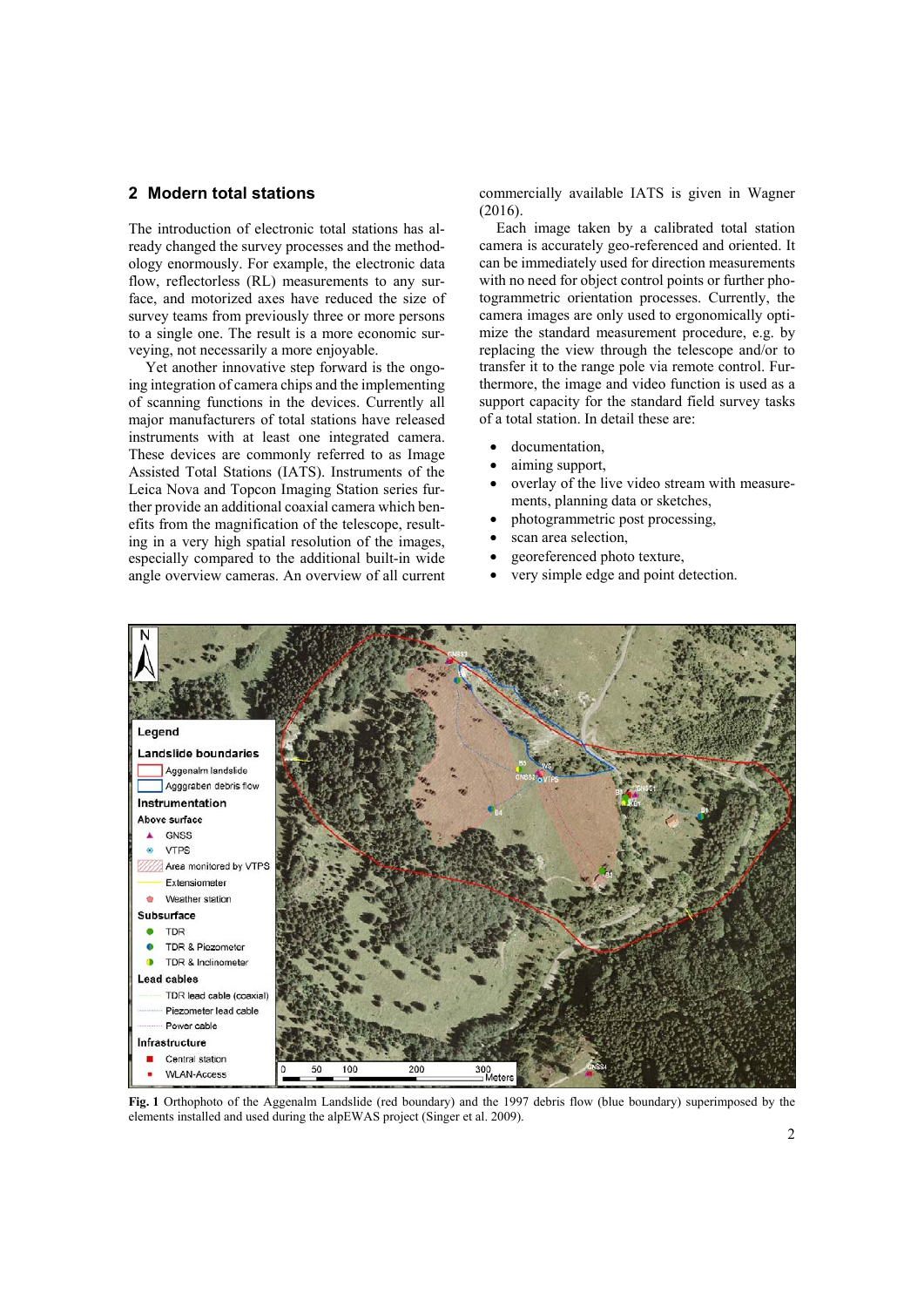The last three items are implemented to support the scanning function of the devices (if available). In most cases, this scanning function is only an automation of subsequent single RL point measurements. However, recently an instrument with a scan rate of up to 1000 points per second was released. This frequency is comparable to that of a laser scanner of the first generation, such as the Cyrax 2500. It is now possible to generate dense 3D point clouds of the surveillance area in addition to the normal survey task and further to develop new survey and analysis concepts, such as those as described in Section 6. It is merely a matter of time until other manufacturers attain comparable scan rates for their total stations.

# **3 Test site Aggenalm**

The Aggenalm landslide in the Sudelfeld region of the Bavarian Alps near Bayrischzell has been used as an outdoor laboratory for various geo-deformation measurement systems and prototypes since 2007. The slide has been active since 1935; the last big event happened in 1997, when a debris flow originated from the landslide area after extreme precipitation. Currently, displacement rates with a magnitude of 1-2 cm per year makes it ideal for research activities (Thuro et al. 2010).

In the alpEWAS project (Development and Testing of an Integrative 3D Early Warning System for Alpine Instable Slopes, funded by the BMBF R&D program "Geotechnologien II" 2007-2010), several innovative measurement systems were evaluated, consisting of low-cost GNSS modules, time-domainreflectometry in-hole measurements (TDR), and image assisted tacheometry. Various measuring devices and infrastructure elements have been installed in the area, as shown in Fig. 1. A main sensor node is set up at the center of the monitoring area, including a measurement pillar for surveying instruments, 230V power supply, a weather station, and a webcam. Remote sensing technologies are tested with fixed installed corner reflectors. In the surrounding area – distributed at geologically stable areas – a small number of control points are marked, which can be signalized with survey prisms.

This makes it possible to do time-discrete epoch measurements in intervals of several months or even years, as well as to run a permanent monitoring system or experiment. These surveys are always comparable, as the same geodetic reference datum can be used. The resulting spatial displacement vectors of observation points can further be verified by a classical deformation analysis.

#### **4 Image-based approach**

During the previously mentioned alpEWAS project, the first approach of using an IATS prototype for geo-monitoring was developed. The aim was to detect slope movements without artificial targets (i.e. reflectors) solely by monitoring natural objects. This is helpful in particular to avoid the loss of target points by destroyed reflectors, e.g. by grazing livestock, which frequently happens in the Alpine region. Further, the observation range of the system can easily be expanded to additional areas without any installation effort, e.g. when critical areas are not identified at the beginning of the monitoring task.

In the Aggenalm case, single distributed boulders, lying on the slope and being shifted by a possible slope movement, have been identified as appropriate objects (Fig. 2). A prototype of an Image Assisted Total Station was used as measuring device, positioned on the pillar at the main sensor node (labeled as VTPS in Fig. 1). The system was designed to automatically measure signalized stable control points to (re-)calculate the position and orientation. As object points, images of the boulders were taken and using image processing techniques these were matched with predefined templates. If a correspondence was found, the reference point of the template was precisely aimed by the instrument and a reflector-less distance measurement was initiated. As a result, a 3D coordinate of the natural target can be calculated and, in case of a movement between subsequent epochs, a spatial displacement vector can be specified.



**Fig. 2** Aggenalm Landslide - Alpine pasture with distributed boulders which are used as natural targets.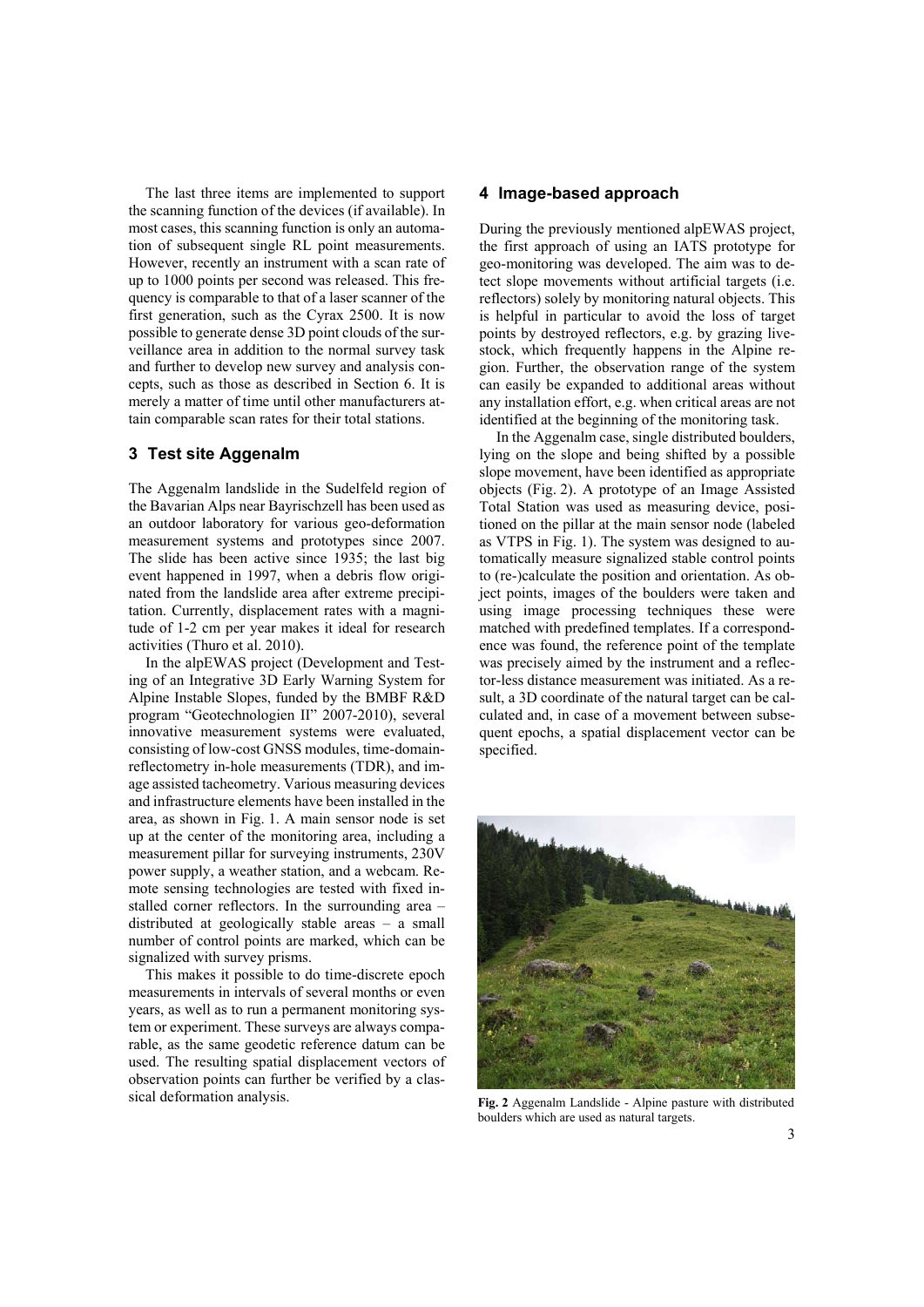Edge-based template matching and radiometric operators have been tested as image processing algorithms in the project. In the course of the measurement epochs, performed over four years, a limited set of natural targets could be tracked, but with decreasing matching success in the progressive project flow (Thuro et al. 2010). As limitation factor of such natural scenes, bright sunlight and refraction effects were identified. The images appear blurred and sharp object boundaries are lost against the meadow in the background. In our case, only structures on the boulders themselves (i.e. mainly lichens/fouling) were detected reproducibly and could be re-measured and observed during the project runtime.

The conclusion of the project is a basic suitability of image assisted total stations for geo-monitoring using natural targets, provided that the imaging component is further supported by additional information, e.g. coming from laser scans.

# **5 Scan-based approach**

In a different approach, automatically generated and orientated point clouds are used. Comparable to image features in computer vision; geometric features are used to find correspondences and to detect displacements in this method. The approach is still under development but we want to present first experiences, as we have strong expectations regarding this analyzing strategy.

Using TLS as an acquisition sensor is well suited to the task of geo-monitoring, as it is an area-based measurement system. Comparable data can now be determined by the scanning function of modern total stations. This makes it possible to use of the same analyzing methods with both sensors. One very common method is to detect deformations and changes in multi-temporal point clouds by a simple calculation of Euclidian distances between nearest neighbor points in two epochs. However, this method bears certain disadvantages. In subsequent point cloud epochs, no discrete points are measured. Instead, the object surface is sampled at different positions in ever successive scan. This may lead to apparent deformations in the range up to half of the scan resolution at the object. To avoid this problem, the pointto-point distance calculation is mostly performed only in the local normal direction, with a meshed or reconstructed reference surface being a compulsory requirement. As a consequence, the deformation analyses provide only one-dimensional displacement information which is most sensitive to distance changes in the line of sight. To derive real 3D object movements, expert knowledge for the data interpretation is necessary. Other methods are: using matching algorithms, like Iterative Closest Point (ICP) (Besl and McKay 1992; Chmelina et al. 2012), Least Squares 3D Surface Matching (LS3D) (Gruen and Akca 2005) or Gauss-Helmert LS3D (Ge and Wunderlich 2016) to derive transformation parameters (for sub regions) of the surveillance area.

In our new approach we want to derive deformation parameters from point clouds by using geometric features. Either all points or a preselected subset of "interesting" points are converted into a descriptor. Simplified, this means a numerical vector that intends to (uniquely) encode the individual point characteristics and its local spatial neighborhood. These descriptors, extracted from two point clouds, are matched to find correspondences and possible displacements. This procedure is equivalent to feature matching algorithms in computer vision, e.g. SIFT (Lowe 2004) or SURF (Bay et al. 2006).

In 2D as well as in 3D space, an endless number of features exist. In 3D, mostly the local structure in the spatial neighborhood around a point is described, e.g. the adjacent points inside a sphere with a given radius or a voxel with a defined edge length. This can be done with characteristics of the 3D covariance matrix (3D structure tensor), such as the ratios of the eigenvalues or eigenvectors (Weinmann et al. 2014). Another approach is using the local curvature around the point by a multi-dimensional histogram of values (Flint et al. 2007; Rusu et al. 2008; Scovanner et al. 2007).

Most applications using 3D feature matching are developed in the computer vision and robotics community, in conjunction with (artificial) indoor scenes. To transfer these features to be used in natural scenes with diffuse, random structures, some work is still necessary. We need to develop more unique features which can be reliably found in the point clouds of both epochs. At the moment we are testing multiple feature types, their combinations, and the most suitable neighborhood radius and respective voxel sizes. So far we have been able to reliably segment different types of objects, such as stones from vegetation, as in our Aggenalm scenery (Fig. 2). This is used as preliminary step for further processing, which can be concentrated only on selected parts of the data.

In the future, we will integrate radiometric properties into these feature vectors obtained by laser scanners (intensities), cameras (color), or a combination of both, like a scanning IATS as described.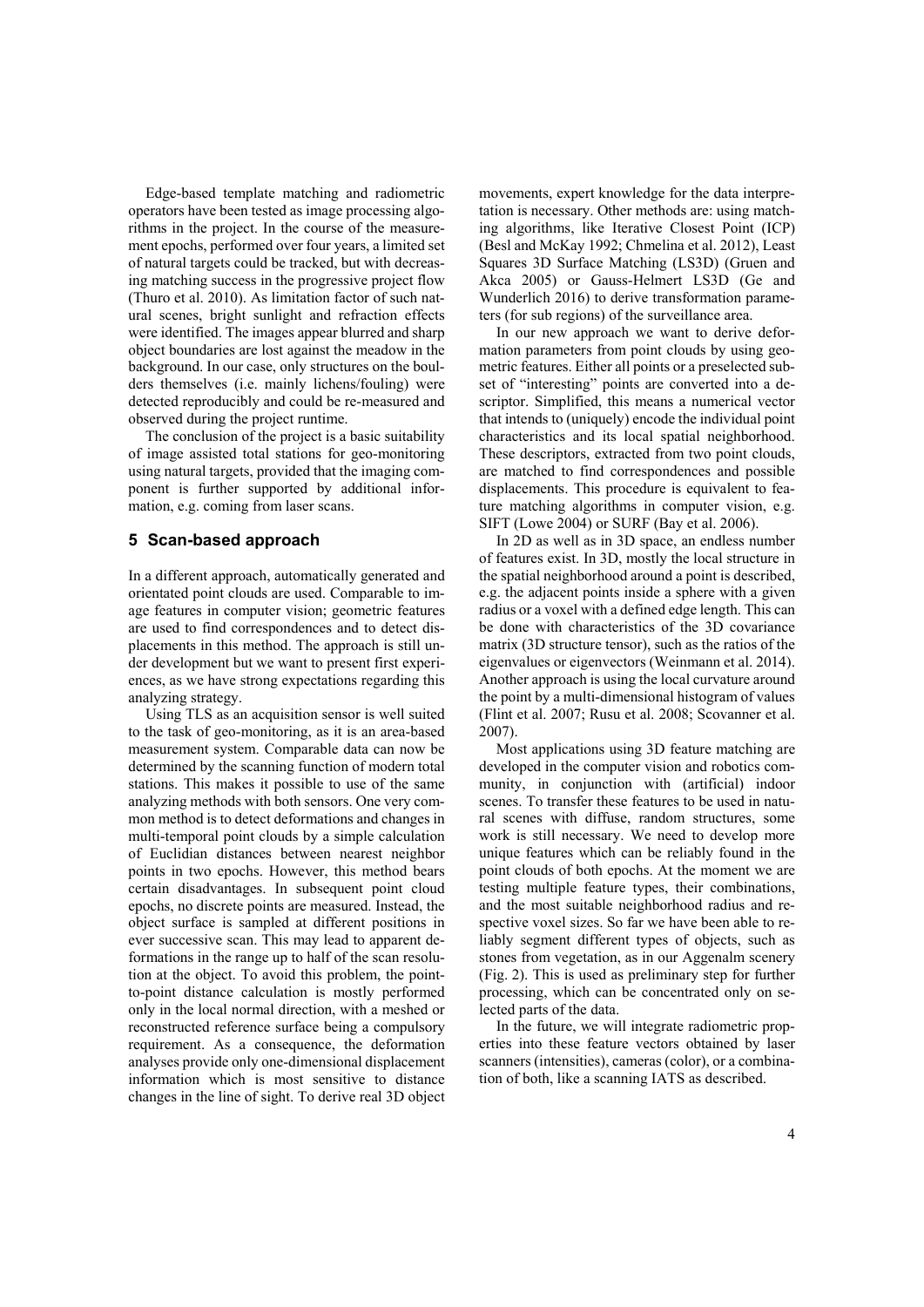# **6 Fused approach based on image and scan data**

Based on experience of the previous mentioned methods, in particular on the research project "alpEWAS", we developed an approach to analyze fused image and scan data. The release of a new total station with integrated overview and telescope cameras and the aforementioned scanning ability of up to 1000 points per seconds further supported this idea. In this approach, movements will be uncovered by generating 3D displacement vectors of subsequent epochs using RGB+D images. The measurement device, a single modern total station, acquires images and point clouds of the monitoring area. The single images are projected onto a sphere, whose center point is defined by the instruments station. The angle value of one pixel defines the resolution of the final spherical panorama. If the instrument's resolution (in our case: 0.61 mgon) is used, the resulting panorama will be generated in full resolution. Smaller values lead to up-sampled panoramas, larger values result in lower resolution panoramas, which speed up the further processing but limit the final accuracy. To compensate vignetting effects, each image is brightened at the border region to generate a smooth blended

panorama. A panorama stitching by image processing methods is not necessary, as the high accurate exterior orientation of each single image – determined by the total station – can be used directly. The image coordinates of the spherical panorama correspond directly to theodolite angular values. Needless to say, an appropriate image-theodolite system calibration is necessary for all these steps, e.g. as proposed by Walser (2004), Vogel (2006) or Wasmeier (2009).

In the following step, the scanned 3D points of the total station get projected into the previously generated spherical panorama. For each image pixel the respective obtained distance from the station is converted into a grey or color value, forming a depth image – the D-channel of the RGB panorama image. The projection of the point cloud first results in an irregular grid of 2D points. These points need to be interpolated into a regular grid with the same grid dimensions of one panorama pixel.

Fig. 3 shows an RGB+D image taken at the Aggenalm test site. It is a spherical panorama consisting of 9x7 single images which are blended into each other. The x-axis is given in angular values, representing horizontal theodolite angles, the y-axis the respective vertical angle values. Together with the



**Fig. 3** Spherical panorama composed of 9x7 telescope camera images using a Leica MS50. Column pixel coordinates correspond to horizontal angles, rows to vertical angles of the theodolite. A part of the scene is superimposed (faded) by the color coded Dchannel, which represents the distance from the station to the respective pixels.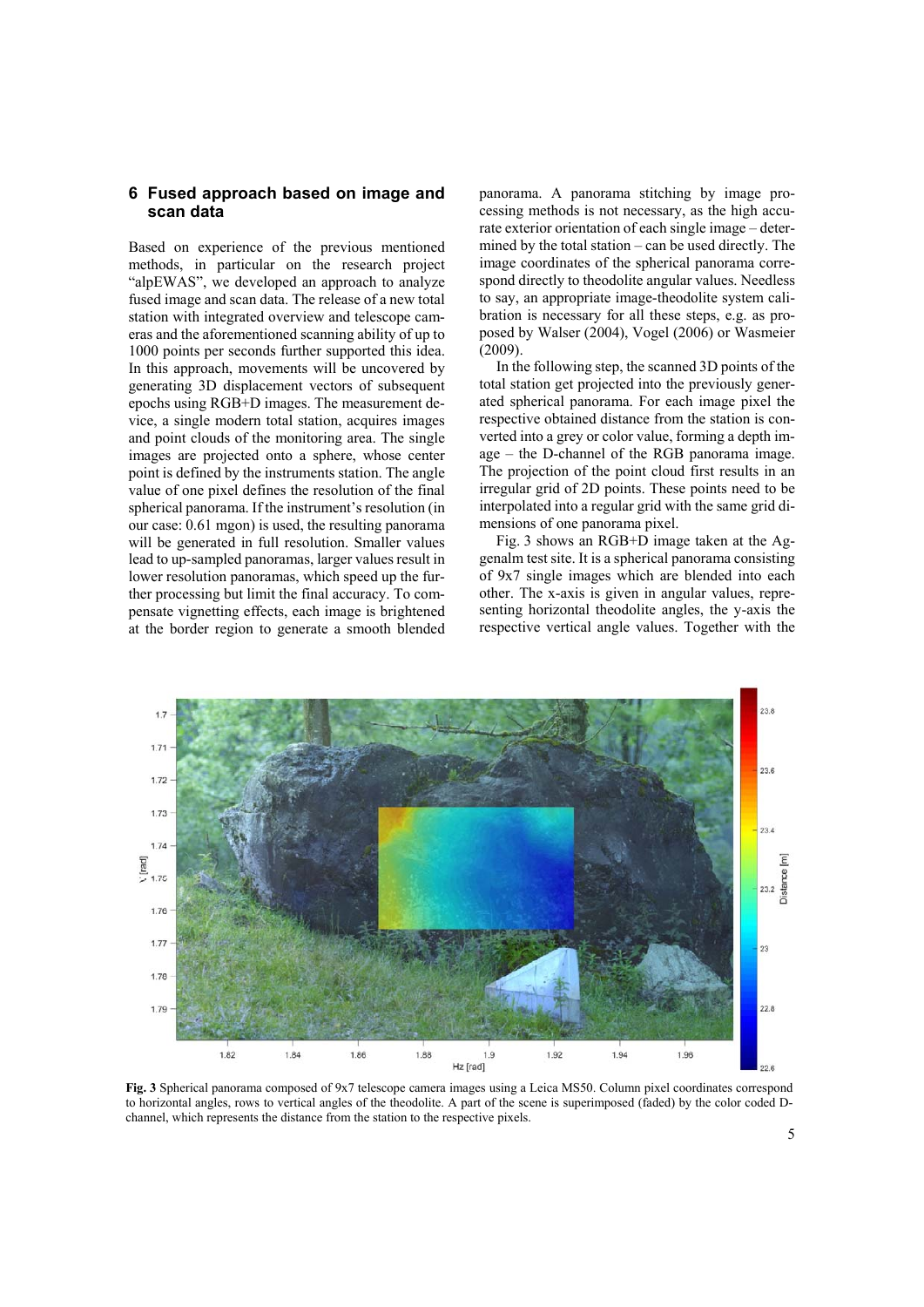D-channel (partly superimposed in the center of Fig. 3) a 3D polar coordinate can be determined for each pixel.

In the proposed monitoring approach, multiple measurement epochs (RGB+D images) are generated in permanent or periodical operation mode. If corresponding points are found in subsequent RGB+D images, 3D displacements can be directly determined. Such correspondences can be found by using any kind of image matching method, such as intensity-based, feature-based, relational or global/dense matchers. All of these methods detect 2D pixel displacements which can be transformed into the 3D space by the D-channel of both RGB+D images. If additional stable control points are measured by standard surveying methods, e.g. points signalized with prisms, a further geodetic deformation analysis can be calculated. Fig. 4 summarizes the single processing steps in a sequence diagram.

The main advantage of this approach is the fused analysis of image and scan data. Using RGB+D images combines the advantages of both acquisition methods (imaging and scanning) to detect displacements. In contrast to a pure comparison of point clouds, such as those determined by TLS, object movements perpendicular to the line of sight can be reliably uncovered as additional image information is used. Movements in line of sight, on the other hand, can also be detected. This would not be possible if only a single camera system was used. This method will be the first that makes use of the full potential of modern total stations by utilizing different sensor data in a combined approach. A more detailed description of the approach can be found in (Wagner 2016).

#### **7 Summary**

In this paper we presented three different approaches to use natural targets for geo-monitoring. All of these methods have been tested, or are still under development at the Aggenalm landslide. The test site there is used as an outdoor laboratory for various geo-deformation measurement systems and prototypes. The data of all methods presented can be acquired by modern total stations, which combine standard surveying features with image analysis and scanning functions.

So far, only the last mentioned method delivers reliable outcomes. In the first mentioned imagebased method, the reliability of the object recognition was too low. With the benefit of hindsight, other image analysis algorithms, like template or feature matching, would have been the better choice. The



**Fig. 4** Sequence diagram of the new geo-monitoring approach based on RGB+D images (Wagner 2016).

second approach is a very promising one – even though it does not yet provide the desired results. Different object types can already be segmented from each other, which can be preliminary work for other analysis steps. We are confident that we will be able to track natural objects by analyzing geometric features more reliable in the future. The last presented method: using a fused analysis of image and scan data, can be seen as a continued development of the first approach, while overcoming the disadvantages mentioned. The next logical step is to further incorporate the second (scan-based) approach. We plan to generate feature vectors consisting of scan and image elements and thereby extend/combine both approaches.

#### **References**

- Bay, H., Tuytelaars, T. and van Gool, L. (2006). SURF: Speeded Up Robust Features: 32. In: *Computer Vision – ECCV 2006*, pp. 404-17.
- Besl, P. J. and McKay, H. D. (1992). A method for registration of 3-D shapes. *IEEE Transactions on Pattern Analysis and Machine Intelligence*, Vol. 14, No. 2, pp. 239-56.
- Chmelina, K., Jansa, J., Hesina, G. and Traxler, C. (2012). A 3-D Laser Scanning System and Scan Data Processing Method for the Monitoring of Tunnel Deformations. *Journal of Applied Geodesy*, Vol. 6, 3-4, pp. 177-85.
- Flint, A., Dick, A. and van den Hengel, A. (2007). Thrift: Local 3D Structure Recognition. In: *9th Biennial Conference of the Australian Pattern Recognition Society on Digital Image Computing Techniques and Applications (DICTA 2007),* Glenelg, Australia, 3-5 Dec. 2007, pp. 182-8.